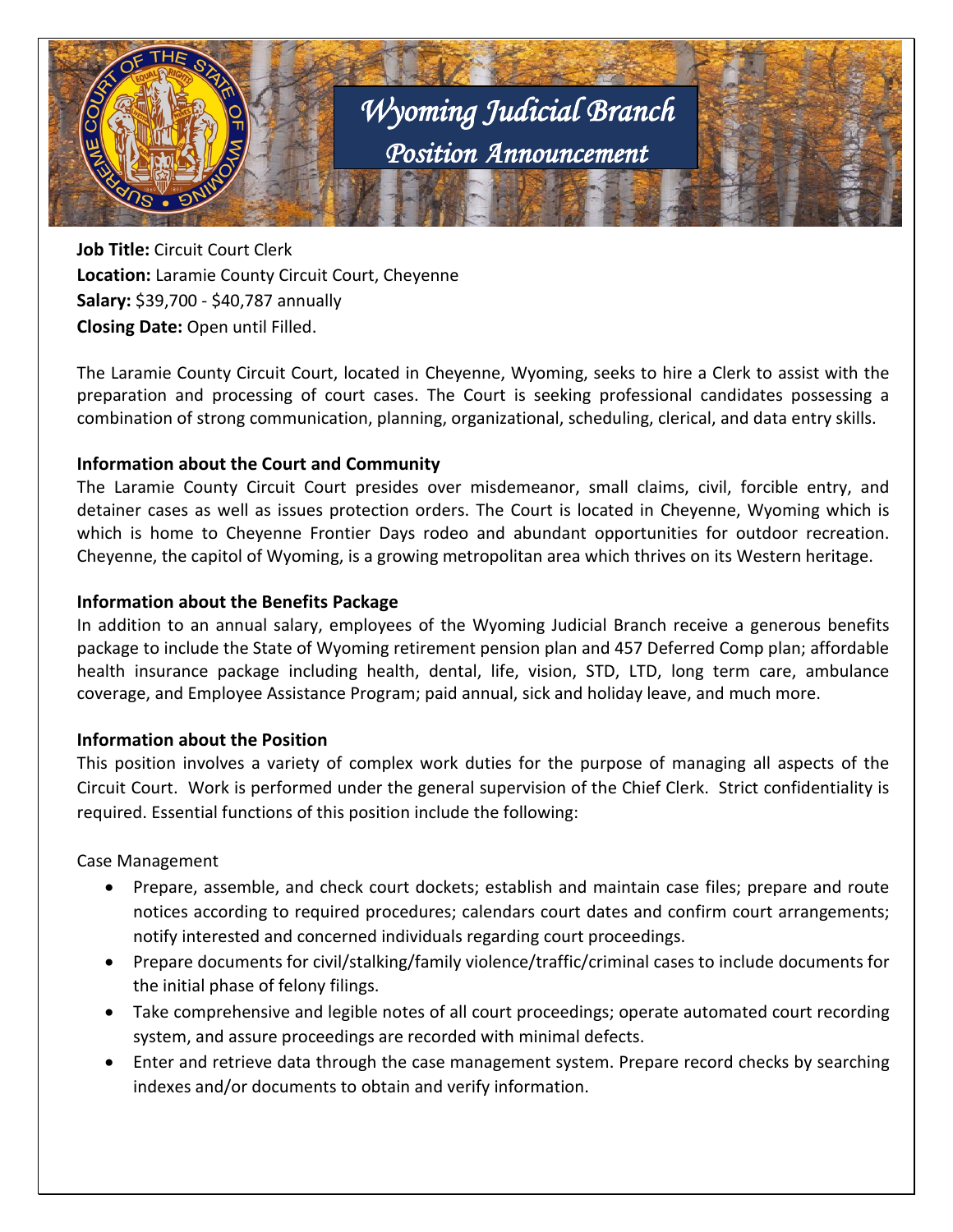- Perform follow-up work subsequent to court sessions; distribute judicial orders; post information generated during court sessions to case files; prepare and route copies, certified, if necessary, and maintain payment schedule.
- Schedule and track deadlines to move cases forward and meet procedural requirements.
- Issue subpoenas for law enforcement and witnesses.
- Review, verify, and enter pertinent data into the case management system.
- Process bench warrants, petitions to revoke, and order to show cause documents; prepare transcripts for bound over cases and appeals; process petitions, complaints, informations, pleadings, motions, subpoenas, remands, judgments, post judgment pleadings and all other orders made by the court; process Failure to Appear notices, Non-Resident Violator Compact notices, and abstracts to the appropriate agencies.
- Assist in preparation of files for storage, drug court procedures and any other duty assigned.
- Distribute the necessary legal papers to the correct people, making and coordinating appointments.
- Verify legitimacy of requests for access to court information, ensure confidential information is redacted from the public file.
- Train and back up other new clerks.

Accounting

- Receive and receipt money by cash, check, money order, or E-payment; balances cash drawer(s); post transactions to appropriate accounts; disburse monies according to established procedures.
- Prepare end of day report and balance daily receipts to report; prepare deposits and assure that deposits are taken to the bank daily; assist in end of month procedures as requested.

Communication

- Communicate effectively, verbally and in writing; establish and maintain effective working relationships with co-workers, public and various entities; follow written and oral instructions accurately; calmly resolve disputes with distressed customers both at counter and on the phone.
- Collect, open, sort, distribute and/or send postal mail, email, or other information.
- May be responsible for court correspondence.

Knowledge, Skills & Abilities:

- Appropriately maintain confidentiality of court records.
- Ability to develop a good working knowledge of the case management system, and to assist with training employees on the case management system, court procedures, court documents, and file management.
- Ability to organize and prioritize duties, handle multiple tasks at the same time and tolerate constant interruptions.
- Ability to efficiently operate and maintain all office equipment.
- Ability to become familiar with court policies and procedures, the Wyoming Statutes, legal terminology, legal concepts, principles and procedures.
- Knowledge of general office procedures, proper grammar, spelling and punctuation.